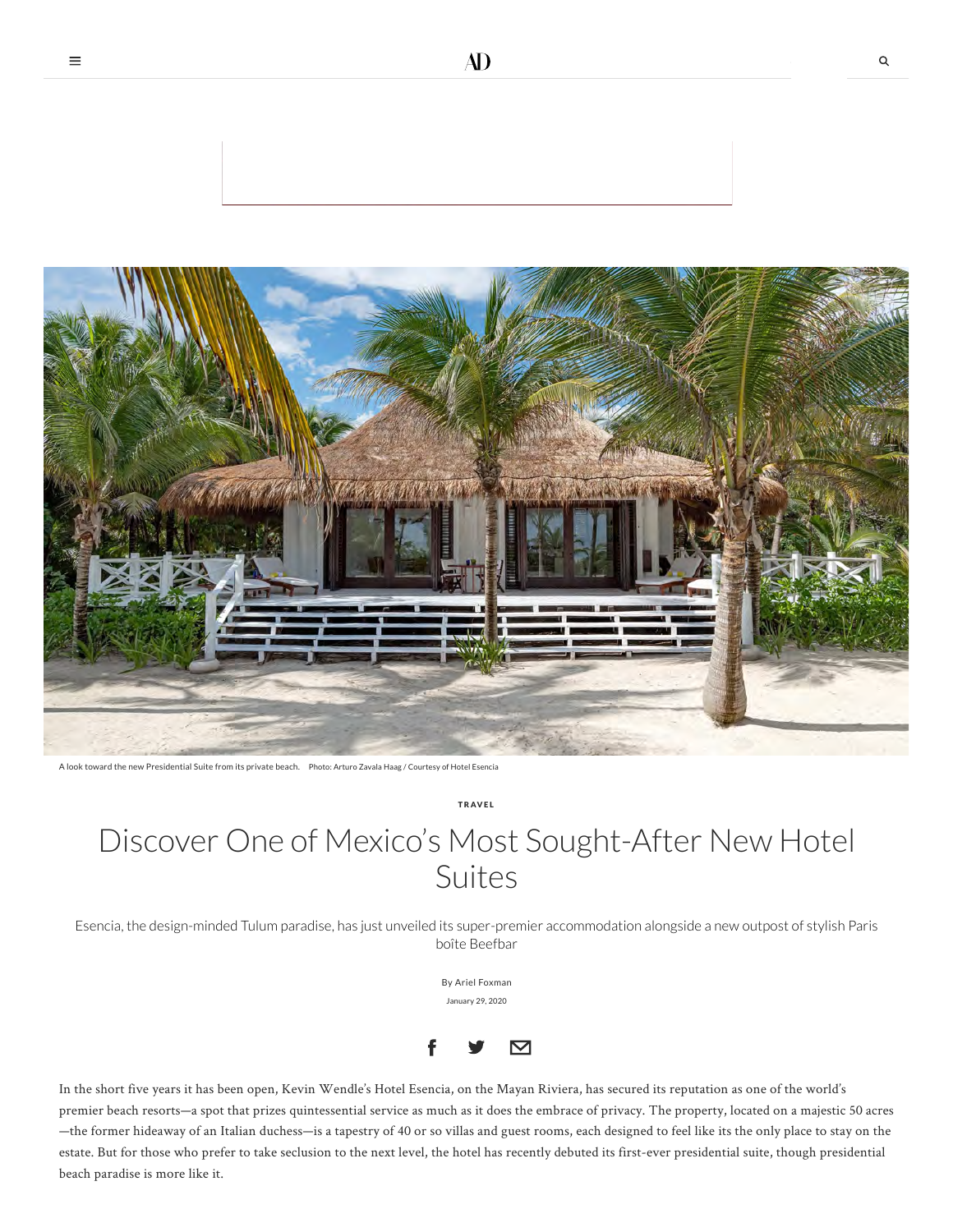

The suite features a spacious central living area that opens up to a private beach. Photo: Arturo Zavala Haag / Courtesy of Hotel Esencia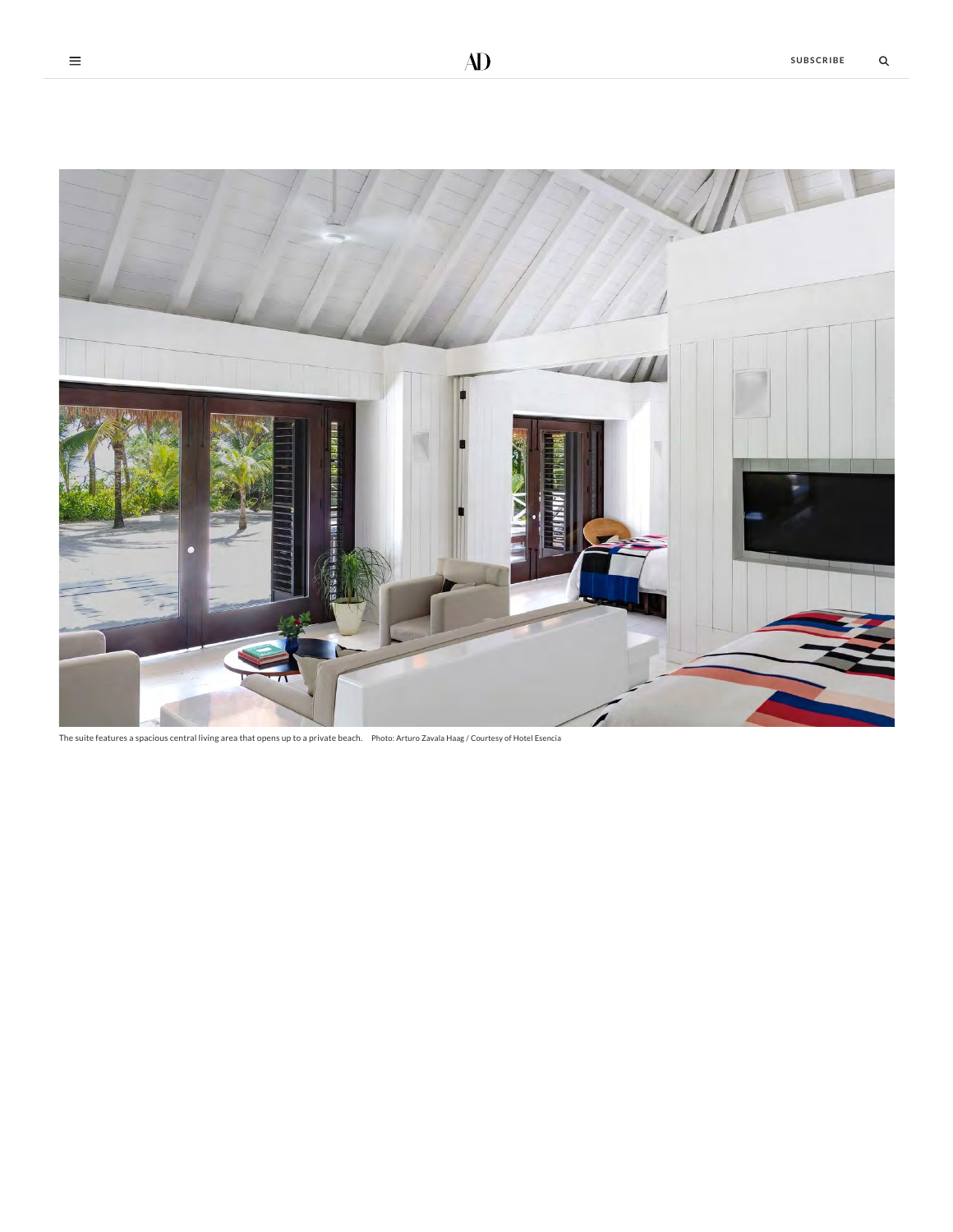

 $\equiv$ 



The accommodation's separate beach palapa is among its biggest draws. Photo: Arturo Zavala Haag / Courtesy of Hotel Esencia

Located on its own 30,000-square-foot property, the beachfront home boasts a bedroom overlooking the sea, an uninterrupted wraparound terrace, and over 125 feet of dedicated shoreline. Adds Juan Carlos Gutierrez, the hotel's creative director, "My favorite element would have to be the [accommodation's] separate beach palapa, to hang out in or for dining, with its huge sofa, hammock, and sun beds. And while the suite is cozy, it's also very spacious. In fact, it has the highest ceiling in the entire hotel."